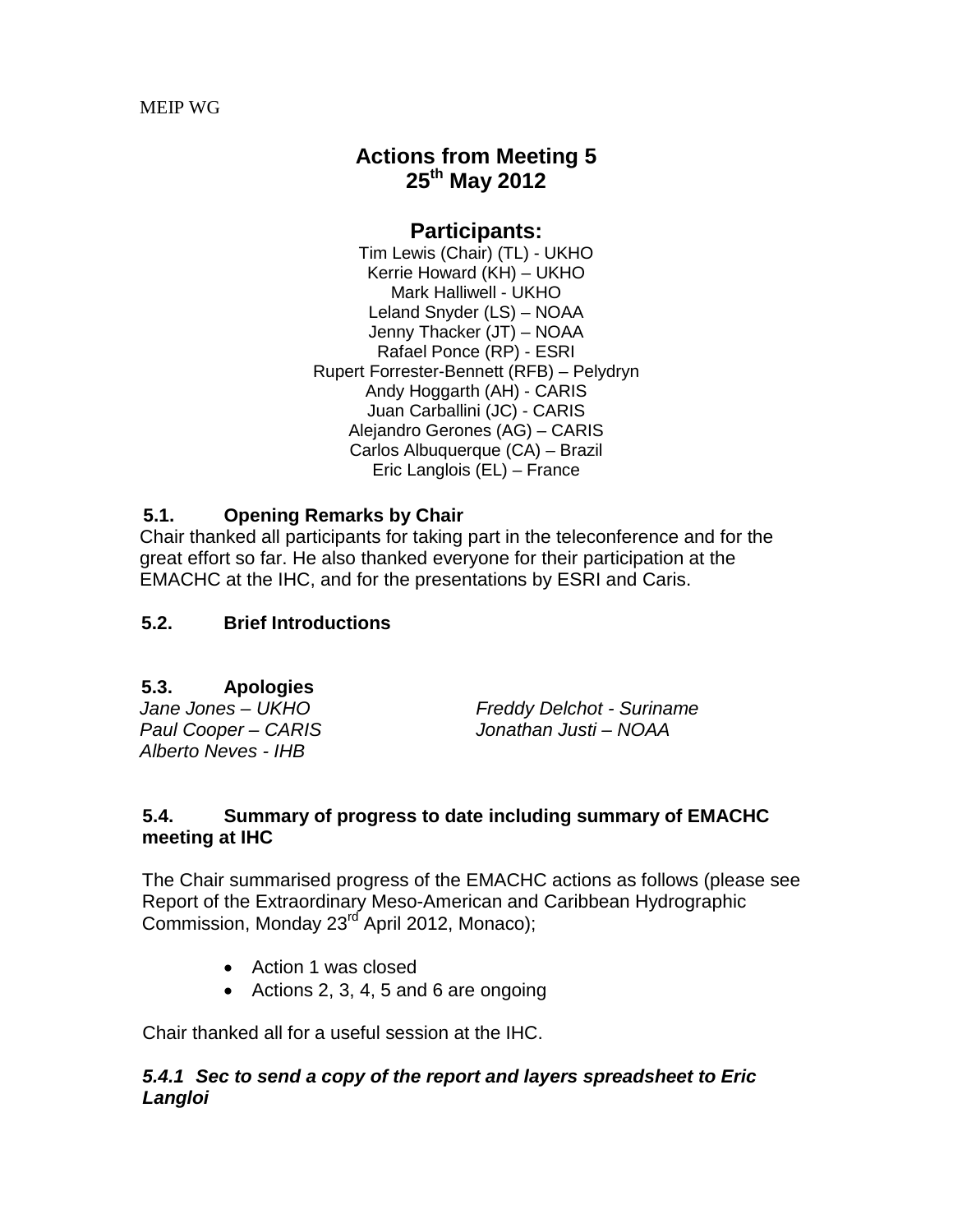# **5.5. MSDI Questionnaire**

Chair provided background on the questionnaire. The BSHC have been active and have shared the work they have done on MSDI and the Canadian Hydrographic Service have been similarly helpful. The chair suggested that these are good starting points, and will be used to ask basic questions, rather than those on legislation. The chair took the participants through the proposed questionnaire.

### *5.5.1 Chair to send out draft questionnaire to WG members who participated today for return by 11th June for wider circulation.*

# **5.6. Minutes from last meeting and review of actions**

# *Actions from the 3rd and 4th Meeting*

The following actions from the  $3<sup>rd</sup>$  meeting were kept open and the following comments added:

*3.4.3 Participants to review vision statement and feedback to secretary – All (Extraordinary MACHC Meeting at IHC)*

Member states to add to this if they have comments

*3.4.4 Participants to suggest mission objectives – All (Extraordinary MACHC Meeting at IHC)*

*3.5.1 A continuing action throughout the span of the working group to review the layers – All (Ongoing)*

RFB suggested that the layers include CATZOC.

*3.5.2 Websites which aggregate geographic data to be feedback to secretary (Ongoing.) Participants were thanked for their contributions so far.*

Actions 4.5.1.a and 4.5.1b were discussed at length:

### *4.5.1.a Chair will discuss AMVER with US Coastguard at future meetings and provide feedback on progress to 5th MEIP WG meeting. 4.5.1.b Leland Snyder to provide a sample of data for UKHO to ingest by 6th MEIP WG meeting.*

It was suggested by AH that the data stream could be filtered and then sent to the web service to reduce the number of data points, however there would be a cost associated with this and a 4 hour lag, so the data would not be real time and annual subscriptions could range from \$5,000 to \$10,000